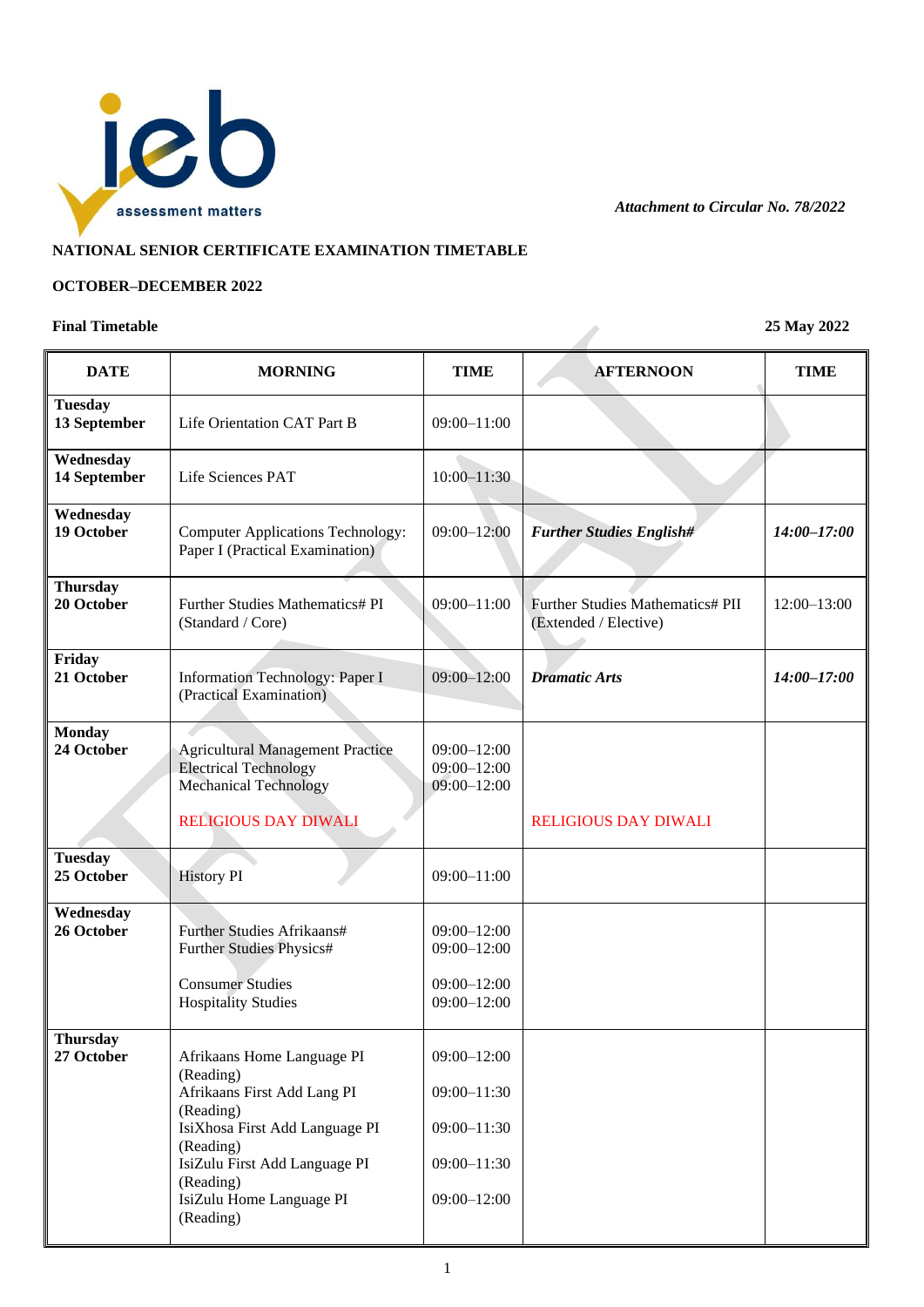|                | Sepedi First Add Language PI                | $09:00 - 11:30$ |                                                            |                                    |
|----------------|---------------------------------------------|-----------------|------------------------------------------------------------|------------------------------------|
|                | (Reading)<br>Sepedi Home Language PI        | $09:00 - 12:00$ |                                                            |                                    |
|                | (Reading)                                   |                 |                                                            |                                    |
|                | Sesotho First Add Language PI<br>(Reading)  | $09:00 - 11:30$ |                                                            |                                    |
|                | Sesotho Home Language PI<br>(Reading)       | $09:00 - 12:00$ |                                                            |                                    |
|                | Setswana First Add Language PI<br>(Reading) | $09:00 - 11:30$ |                                                            |                                    |
|                | Siswati First Add Language PI<br>(Reading)  | $09:00 - 11:30$ |                                                            |                                    |
|                | Siswati Home Language PI<br>(Reading)       | $09:00 - 12:00$ |                                                            |                                    |
|                | Xitsonga First Add Language PI<br>(Reading) | $09:00 - 11:30$ |                                                            |                                    |
| Friday         |                                             |                 |                                                            |                                    |
| 28 October     | Mathematical Literacy PI                    | $09:00 - 12:00$ |                                                            |                                    |
|                | Physical Sciences PI (Physics)              | $09:00 - 12:00$ |                                                            |                                    |
|                | <b>Technical Sciences PI</b>                | $09:00 - 12:00$ |                                                            |                                    |
| <b>Monday</b>  |                                             |                 |                                                            |                                    |
| 31 October     | <b>Mathematics PI</b>                       | $09:00 - 12:00$ | German Second Add Lang PI*                                 | 14:00-16:00                        |
|                | <b>Technical Mathematics PI</b>             | $09:00 - 12:00$ | German Home Lang PI**                                      | $14:00 - 16:00$                    |
|                |                                             |                 | Gujarati Home Lang PI**                                    | $14:00 - 16:00$                    |
|                |                                             |                 | Gujarati First Add Lang PI**                               | $14:00 - 16:00$                    |
|                |                                             |                 | Gujarati Second Add Lang PI*<br>Hebrew Second Add Lang PI* | $14:00 - 16:00$<br>14:00-16:00     |
|                |                                             |                 | Hindi Home Lang PI**                                       | 14:00-16:00                        |
|                |                                             |                 | Hindi First Add Lang PI**                                  | 14:00-16:00                        |
|                |                                             |                 | Hindi Second Add Lang PI*                                  | $14:00 - 16:00$                    |
|                |                                             |                 | Tamil Home Lang PI**                                       | $14:00 - 16:00$                    |
|                |                                             |                 | Tamil First Add Lang PI**                                  | 14:00-16:00                        |
|                |                                             |                 | Tamil Second Add Lang PI*                                  | 14:00-16:00                        |
|                |                                             |                 | Telugu Home Lang PI**                                      | 14:00-16:00                        |
|                |                                             |                 | Telugu First Add Lang PI**<br>Telugu Second Add Lang PI*   | 14:00-16:00                        |
|                |                                             |                 | Urdu Home Lang PI**                                        | 14:00-16:00<br>14:00-16:00         |
|                |                                             |                 | Urdu First Add Lang PI**                                   | $14:00 - 16:00$                    |
|                |                                             |                 | Urdu Second Add Lang PI*                                   | $14:00 - 16:00$                    |
|                |                                             |                 |                                                            |                                    |
| <b>Tuesday</b> |                                             |                 |                                                            |                                    |
| 1 November     | <b>Agricultural Science</b>                 | $09:00 - 12:00$ | Arabic Second Add Lang PI*                                 | $14:00 - 16:00$                    |
|                | <b>Computer Applications Technology</b>     | $09:00 - 12:00$ | French Second Add Lang PI*                                 | $14:00 - 16:00$                    |
|                | PII (Theory)                                |                 | Italian Second Add Lang PI*                                | $14:00 - 16:00$                    |
|                |                                             |                 | Latin Second Add Lang PI*<br>Mandarin Second Add Lang PI*  | $14:00 - 17:00$<br>$14:00 - 16:00$ |
|                |                                             |                 | Modern Greek Sec Add Lang PI*                              | $14:00 - 16:00$                    |
|                |                                             |                 | Portuguese Home Lang PI**                                  | $14:00 - 16:00$                    |
|                |                                             |                 | Portuguese First Add Lang PI <sup>**</sup>                 | $14:00 - 16:00$                    |
|                |                                             |                 | Portuguese Second Add Lang PI*                             | $14:00 - 16:00$                    |
|                |                                             |                 | Serbian Second Add Lang PI*                                | $14:00 - 16:00$                    |
|                |                                             |                 | Spanish Second Add Lang PI*                                | $14:00 - 16:00$                    |
| Wednesday      |                                             |                 |                                                            |                                    |
| 2 November     | Visual Art                                  | $09:00 - 12:00$ | German Second Add Lang PII*                                | $14:00 - 16:00$                    |
|                |                                             |                 | German Home Lang PII**                                     | $14:00 - 16:30$                    |
|                |                                             |                 | Gujarati Home Lang PII**                                   | $14:00 - 16:30$                    |
|                |                                             |                 | Gujarati First Add Lang PII**                              | $14:00 - 16:00$                    |
|                |                                             |                 | Gujarati Second Add Lang PII*                              | $14:00 - 16:00$                    |
|                |                                             |                 | Hebrew Second Add Lang PII*                                | $14:00 - 16:00$                    |
|                |                                             |                 | Hindi Home Lang PII**                                      | $14:00 - 16:30$                    |
|                |                                             |                 | Hindi First Add Lang PII**<br>Hindi Second Add Lang PII*   | $14:00 - 16:00$<br>$14:00 - 16:00$ |
|                |                                             |                 | Tamil Home Lang PII**                                      | 14:00-16:30                        |
|                |                                             |                 |                                                            |                                    |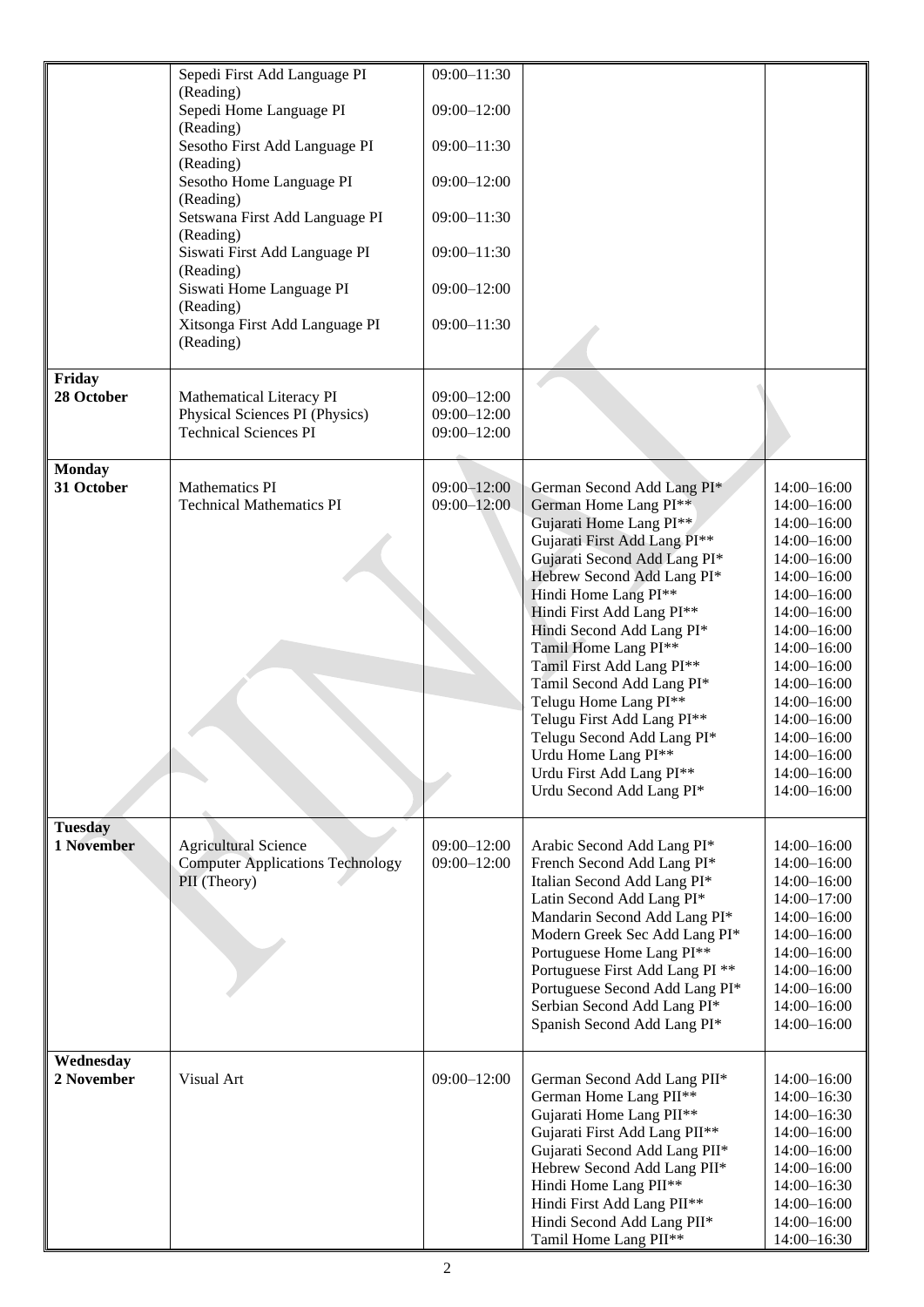|                                       |                                                                                                                                                                                                                                                                          |                                                                                                                | Tamil First Add Lang PII**<br>Tamil Second Add Lang PII*<br>Telugu Home Lang PII**<br>Telugu First Add Lang PII**<br>Telugu Second Add Lang PII*<br>Urdu Home Lang PII**<br>Urdu First Add Lang PII**<br>Urdu Second Add Lang PII*                                                                                                                                                             | 14:00-16:00<br>14:00-16:00<br>14:00-16:30<br>$14:00 - 16:00$<br>$14:00 - 16:00$<br>$14:00 - 16:30$<br>$14:00 - 16:00$<br>14:00-16:00                                                                                        |
|---------------------------------------|--------------------------------------------------------------------------------------------------------------------------------------------------------------------------------------------------------------------------------------------------------------------------|----------------------------------------------------------------------------------------------------------------|------------------------------------------------------------------------------------------------------------------------------------------------------------------------------------------------------------------------------------------------------------------------------------------------------------------------------------------------------------------------------------------------|-----------------------------------------------------------------------------------------------------------------------------------------------------------------------------------------------------------------------------|
| <b>Thursday</b><br>3 November         | Life Sciences PI                                                                                                                                                                                                                                                         | $09:00 - 12:00$                                                                                                |                                                                                                                                                                                                                                                                                                                                                                                                |                                                                                                                                                                                                                             |
| Friday<br><b>4 November</b>           | Design                                                                                                                                                                                                                                                                   | $09:00 - 12:00$                                                                                                | Arabic Second Add Lang PII*<br>French Second Add Lang PII*<br>Italian Second Add Lang PII*<br>Latin Second Add Lang PII*<br>Mandarin Second Add Lang PII*<br>Modern Greek Sec Add Lang PII*<br>Portuguese Home Lang PII**<br>Portuguese First Add Lang PII**<br>Portuguese Second Add Lang PII*<br>Serbian Second Add Lang PII*<br>Spanish Second Add Lang PII*<br><b>Equine Studies</b>       | $14:00 - 16:00$<br>$14:00 - 16:00$<br>$14:00 - 16:00$<br>$14:00 - 16:00$<br>$14:00 - 16:00$<br>$14:00 - 16:00$<br>14:00-16:30<br>$14:00 - 16:00$<br>$14:00 - 16:00$<br>14:00-16:00<br>$14:00 - 16:00$<br>$14:00 - 17:00$    |
| <b>Monday</b><br>7 November           | Mathematical Literacy PII<br>Physical Sciences PII (Chemistry)<br><b>Technical Sciences PII</b>                                                                                                                                                                          | $09:00 - 12:00$<br>$09:00 - 12:00$<br>$09:00 - 10:30$                                                          | German Home Lang PIII **<br>Gujarati Home Lang PIII**<br>Gujarati First Add Lang PIII**<br>Hindi Home Lang PIII**<br>Hindi First Add Lang PIII**<br>Portuguese Home Lang PIII**<br>Portuguese First Add Lang PIII**<br>Tamil Home Lang PIII**<br>Tamil First Add Lang PIII**<br>Telugu Home Lang PIII**<br>Telugu First Add Lang PIII**<br>Urdu Home Lang PIII**<br>Urdu First Add Lang PIII** | $14:00 - 16:30$<br>$14:00 - 16:30$<br>14:00-16:30<br>$14:00 - 16:30$<br>14:00-16:30<br>$14:00 - 16:30$<br>$14:00 - 16:30$<br>$14:00 - 16:30$<br>14:00-16:30<br>$14:00 - 16:30$<br>14:00-16:30<br>14:00-16:30<br>14:00-16:30 |
| <b>Tuesday</b><br><b>8 November</b>   | English Home Language PI<br>(Reading)<br>English First Add Language PI<br>(Reading)                                                                                                                                                                                      | $09:00 - 12:00$<br>$09:00 - 11:30$                                                                             | <b>Maritime Economics</b>                                                                                                                                                                                                                                                                                                                                                                      | $14:00 - 17:00$                                                                                                                                                                                                             |
| Wednesday<br>9 November               | <b>Business Studies</b><br>Tshivenda First Add Lang PI**                                                                                                                                                                                                                 | $09:00 - 12:00$<br>$09:00 - 11:00$                                                                             |                                                                                                                                                                                                                                                                                                                                                                                                |                                                                                                                                                                                                                             |
| <b>Thursday</b><br><b>10 November</b> | Afrikaans Home Lang PII<br>(Writing)<br>Afrikaans First Add Lang PII<br>(Writing)<br>IsiXhosa First Add Language PII<br>(Writing)<br>IsiZulu First Add Language PII<br>(Writing)<br>IsiZulu Home Language PII<br>(Writing)<br>Sepedi First Add Language PII<br>(Writing) | $09:00 - 12:00$<br>$09:00 - 11:30$<br>$09:00 - 11:30$<br>$09:00 - 11:30$<br>$09:00 - 12:00$<br>$09:00 - 11:30$ | Engineering Graphics & Design PI                                                                                                                                                                                                                                                                                                                                                               | 14:00-17:00                                                                                                                                                                                                                 |